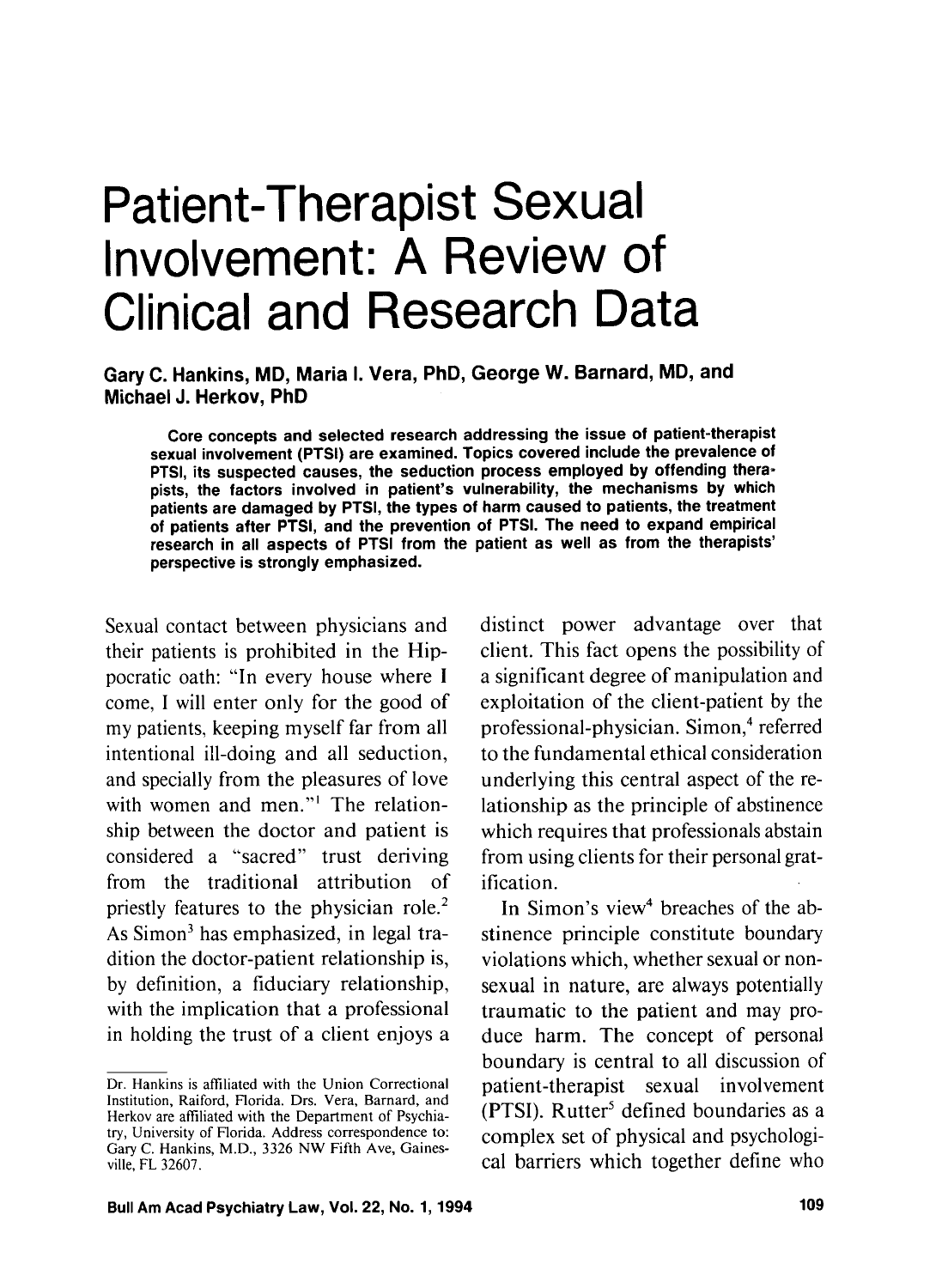we are, the self from the not-self, what is ours and not ours, and what is intimate as opposed to separate. Gutheil and Gabbard<sup>6</sup> define sexual misconduct in the therapy relationship as an "extreme boundary violation" but believe that if structural aspects of the patienttherapist relationship such as time, space, money, clothing, language, are violated, its crossing in itself may represent an ethical violation. Since it is generally assumed that there is no practical method of policing boundary violations by external means, the expectation is that the patient will be protected by a code of ethical standards which explicitly forbids such exploitation.

The doctor-patient relationship may be viewed as prototype of all fiduciary relationships including those involving pastors, priests, teachers, attorneys, and psychotherapists. The ethical duty of physicians to refrain from sexual exploitation of their patients clearly extends to all health professionals involved as psychotherapists. Indeed, it has been suggested that psychotherapy patients are most vulnerable to sexual exploitation due to the intimate nature of the exchange involved and the longevity of the relationships that typically develop.'

Although some authors argue that the attribution of damage to patients from PTSI has been exaggerated, $<sup>8</sup>$  the clinical</sup> literature on the topic strongly supports Simon's views about the prevalence and seriousness of PTSI, which is typically regarded as the most flagrant form of patient abuse. Admonitions regarding the dangers and destructiveness of PTSI have been published by leaders of psychoanalytic thought, $9, 10$  and explicit prohibitions against sexual exploitation are now incorporated into the ethical codes of all major psychotherapy-related professional organizations.<sup>11</sup>

This paper examines selected issues in the literature and research concerning PTSI from the patient's perspective, including the prevalence and suspected causes of PTSI, the seduction process employed by offending therapists, patient vulnerabilities, the mechanisms by which patients are harmed, and the consequences of PTSI. The treatment of patients post-PTSI and the prevention of PTSI are considered in light of this review.

This work draws heavily on recently published monographs that have offered valuable insights into the complex issues of PTSI $12-15$  and on empirical data. It is important to note that many writers have criticized the PTSI literature on both conceptual and methodological grounds.<sup>12, 13</sup> Further, existing studies have been criticized for the use of small, self-selected samples, lack of appropriate controls, and almost exclusive use of self-report measures. Thus, research results on PTSI must be viewed as tentative, especially in the area of consequences for patients.

# **The Prevalence of PTSI\***

Reliable data on the incidence of PTSI are not available to this date. Current

<sup>\*</sup> We refer to the patient/victim as "she" and to the therapist/offender as "he" because this is the most frequent distribution of gender, although there are many male patients/victims and female therapist/offenders.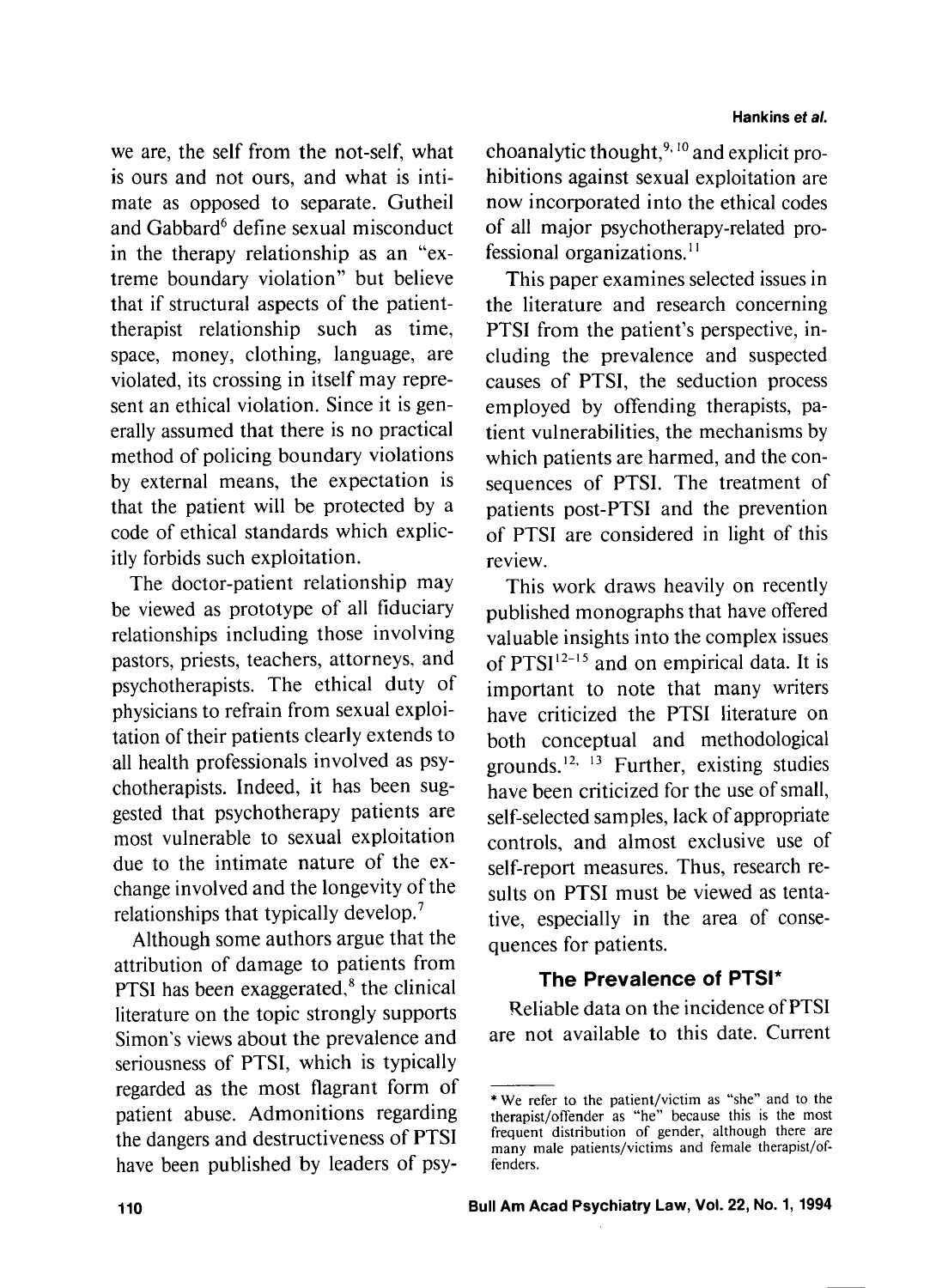prevalence estimates derive from a series of investigations measuring the percentage of therapists who endorse survey items indicating current or past sexual involvement with at least one patient. While estimates vary across studies, it is widely held that 7 to 10 percent of male and 1 to 3 percent of female therapists report having had sexual intercourse with one or more patients.<sup>11, 14-18</sup> Those therapists who report having sex with their patients are often repeat offenders with some surveys noting over 50 percent of male therapists reporting sexual involvement with more than one patient. While male therapists are more likely to have sex with their patients than female therapists, no such distinctions have yet been identified among professional groups. Psychoanalysts and board-certified psychiatrists are as likely as psychologists or social workers to be sexually involved with their patients.

Comparable prevalence figures for patient samples are not available. Bouhoutsos *et al.*<sup>19</sup> noted that 70 percent of the therapists in their sample reported being aware of at least one patient who had been sexually involved with a previous therapist. Rutter<sup>5</sup> projected from available surveys that in the United States alone there may be 400,000 to 1,200,000 female victims of sexual abuse in relationships of trust, including psychotherapy. Based on his interviews with hundreds of women, Rutter<sup>5</sup> commented:

Remarkably, once invited to talk about it, women were not at all reticent in sharing their stories. Almost 80 percent of women I spoke with had an incident to recount about having

been approached sexually by a man who was her doctor, therapist. pastor, lawyer, or teacher. In half of these cases, an actual sexual relationship took place. with disastrous results.... The 20 percent of women to whom this had never happened all knew of two or three other women to whom it had (p. 14).

It is surprising that in spite of numerous indications of the magnitude of the PTSI phenomenon, systematic research has not yet been undertaken to estimate incidence and prevalence rates for patients experiencing this form of sexual abuse.

Although such data on the prevalence of PTSI are equivocal and indirect, reliable and valid data have shown dramatic increases in the incidence of PTSI-related malpractice suits against therapists, the number of referrals of therapists to impaired professional programs, and the rate of disciplinary actions initiated by professional regulatory boards for sexual misconduct of psychotherapists have also soared.<sup>20-22</sup> It is assumed that only a small proportion of all PTSI cases result in such formal actions. These data may reflect increased public awareness of the problem and a decline in the professions' tolerance for such ethical misconduct rather than an increase in the incidence of PTSI.

# **The Seduction Process and The Problem of Vulnerability to PTSI: Causal Considerations**

Speculation on the causes of PTSI fall into three general categories: cultural, situational-interpersonal, and intrapersonal. It is reasonable to assume that multiple factors along these three dimensions come into play and that con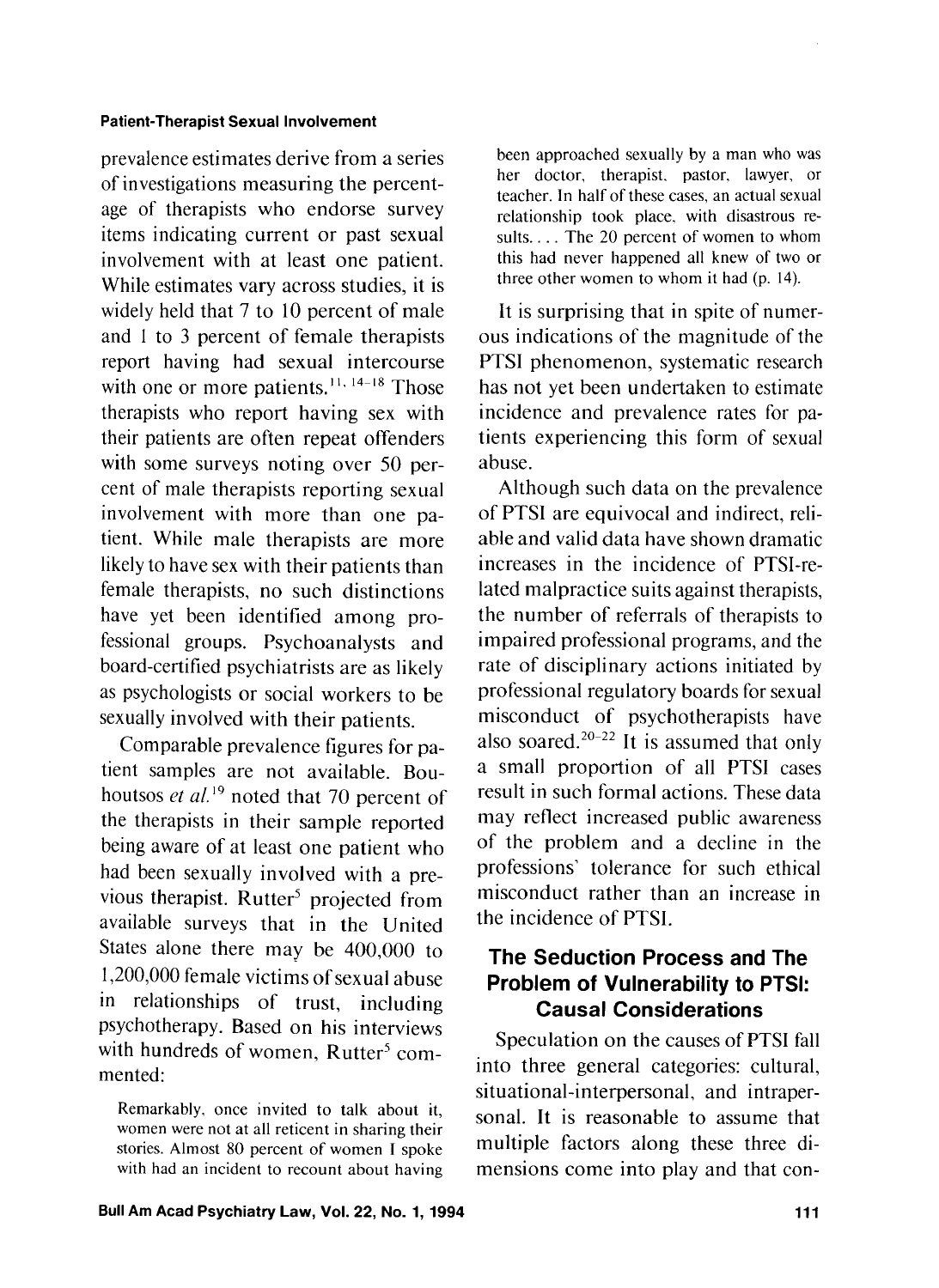siderable variability exists across individual instances of PTSI.

Feminist writers have emphasized cultural causes of PTSI. Chesler $^{23}$  purported that the therapy situation mirrors that of society in general. Therapists regardless of their theoretical orientation share and act upon traditional myths about "abnormality," sex-role stereotypes, and female inferiority, thus perpetuating misogynistic views and exploitation of women in a patriarchal society. In this view, both therapists and patients are acting out societal scripts that are far more powerful motivators than any prohibitions of sexual involvement proclaimed in professional codes of ethics. Chesler believes that PTSI events are as common as sexual encounters between the female secretaries and their bosses, housekeepers and their employers, or any other situation where older males in positions of power employ allures of "love," "wisdom," and "protection" to exploit women under their influence. This cultural perspective regards all therapists to be at risk of becoming offenders.

Rutter<sup>5</sup> used a similar strategy in addressing the causes of PTSI, but his style is less cynical and more empathic to the male actor in the drama. In his view both the therapist and patient bring culturally inflicted wounds into the therapy relationship. He grouped the wounds which render women vulnerable to sexual-boundary violations into four categories: (I) overt sexual and psychological invasion in childhood leading the women to repeat these familiar roles in current relationships; (2) profound

childhood aloneness and psychological abandonment arising out of the cultural devaluation of both children and women; (3) exploited female compassion where women are given the role of healer for the wounds of their parents and siblings in keeping with traditional sex-role stereotypes; and (4) devalued potential of women who are "told" they belong in the home, as the center of the family, and not out in the world. Rutter appears to believe that all women in this patriarchal society are wounded in these ways differing only by degree; all are at risk for PTSI. The wounds of men in this society are addressed by Rutter in great detail, but a discussion of them is beyond the scope of this current effort. It suffices to say that in his opinion all male psychotherapists who become involved in PTSI are also wounded differing only by degree. When they seek to heal their wounds, in the face of the powerful allure of forbidden sexual relations with a patient, the foundation for boundary violations in the therapeutic relationship is in place.

Another cultural explanation for a perceived increase in the incidence of PTSI in recent decades is the so-called sexual revolution of the 1960s. Schoener $^{24}$  noted that within the development of psychotherapy this time corresponded to the emergence of the human potential movement with the practice of sensitivity groups and public advocacy of the use of touch in individual therapy. Schoener $^{24}$  notes:

In private conversations, a number of therapists linked their erotic contact with clients to experimentation with touch in the 1960's or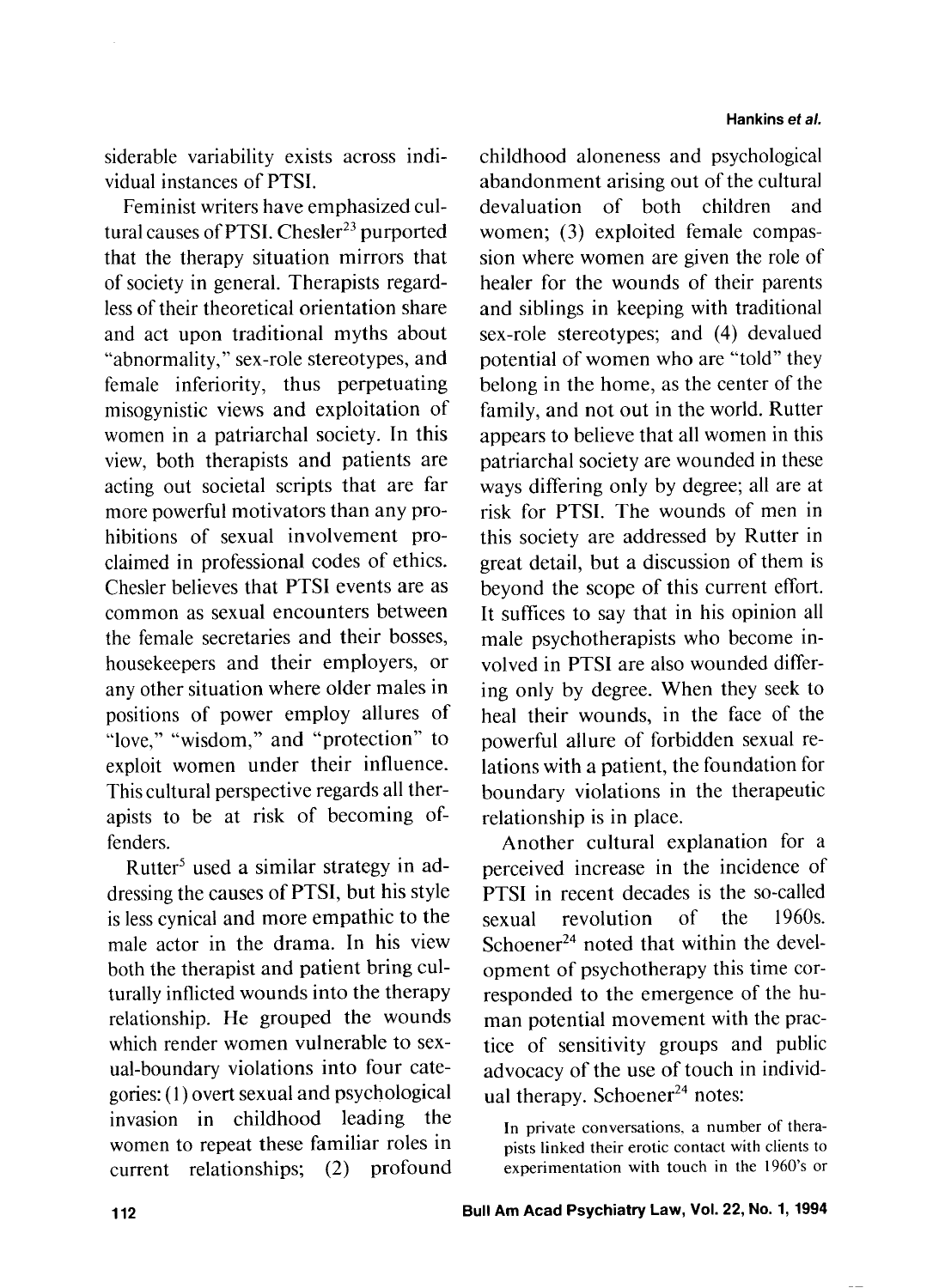1970's. Some cited demonstrations seen at workshops, others, their personal experiences in encounter or sensitivity groups or marathons, as the initial source of the idea to attempt more physical contact with clients (p. 13).

In keeping with this perspective, it is likely that psychotherapy patients' attitudes and values concerning sexual boundaries also underwent a dramatic shift during the 1960s. It may be suggested that some patients may have assumed that in an era of openness and challenge of traditional sexual standards, sex with a therapist was now acceptable behavior. In the absence of empirical support this notion is purely speculative.

The cultural rationalizations of PTSI may be criticized on several grounds. They do not address the actual process which leads to sexual involvement between the therapist and the patient, an understanding of which would seem to be essential to addressing individual instances of PTSI and the development of prevention strategies. Further, explanations within the cultural context do not account for the apparent wide variation in patient and therapist vulnerability to PTSI and the variability in damage from such involvement.

The situational-interpersonal theories of PTSI put emphasis on the context of psychotherapy. It is clear that therapists and patients spend many hours alone in a closed room discussing intimate topics, and such interaction inexorably leads to the development of powerful transference and countertransference responses. While originally confined to psychoanalytic therapies, the concepts of transference and countertransference apply to

virtually all therapies, and set the stage for boundary violations by the therapist. The seduction process may begin when the therapist breaks the traditional rules governing psychotherapy and engages in nonsexual boundary violations; for example, failing to bill for services, scheduling extra-therapy meetings, treating outside their area of expertise, infantilizing the patient, or using medications improperly.<sup>4,  $\epsilon$ </sup> These actions may ultimately lead to a sexual encounter. An important assumption of the interpersonal theories of PTSI is that the patient is an entirely naive, innocent, and passive participant who, due to unique features of the psychotherapy relationship has been rendered incompetent to make an informed decision about sexual involvement with the therapist, i.e., the patient is considered as a child. This paternalistic view of patients and therapy is clearly conveyed by Aldrich<sup>25</sup> in his introductory text on dynamic psychiatry:

The therapist's interest, empathy. and wish to help, conveyed not so much verbally as in the subtleties of his attitude, make it possible for his patient to trust him in the same way that a child trusts his parent when he senses his love and interest. . . . No matter how much he loves his child, however, the wise parent sets constructive limits to his child's behavior; in the same way, the therapist's wish to help his patient, client, or parishioner should not keep him from setting constructive limits to the amount and kind of help he gives (p. 325).

This reasoning has lead many writers to equate PTSI with incest. $26$  A review of published accounts of patients<sup> $27-31$ </sup> reveals three striking parallels between PTSI and incest: (1) all therapists engaged in elaborate manipulations of the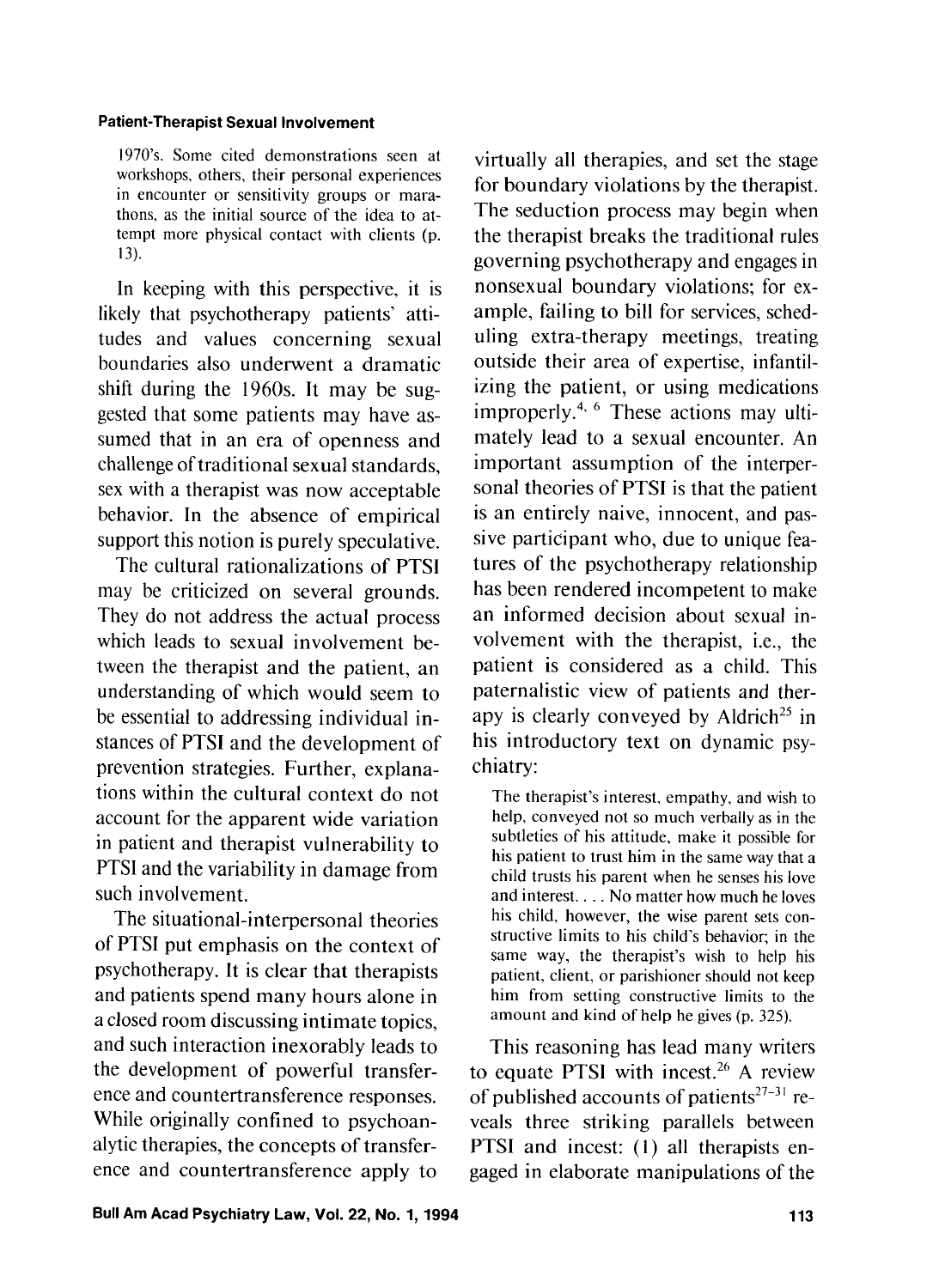therapeutic process to get the patient to engage in sex; (2) the relationships that resulted were extremely disturbed, shallow, and involved compulsive ritualized sexual behavior; and **(3)** once exposed, the offending therapists made elaborate efforts to avoid responsibility for their behavior, including blaming the patient. Such use of manipulation, blaming, and ritualized sexual behavior are often reported by incest victims.32

The tenets of the situational/interpersonal explanations of PTSI also need to be critically appraised. In previous research<sup>16</sup> health professionals report rates of sexual involvement with patients equal to or greater than the rates for psychotherapists, suggesting that the sexual involvement with patients cannot be fully explained by the uniqueness of the psychotherapy situation. In her published case reports  $Burgess^{33}$  documented that nontherapists may employ the same seduction process as psychotherapists.

These situational-interpersonal theories are based upon three traditional assumptions about the therapy relationship, which may not be valid. $8$  First, that transference phenomena are unique to the psychotherapy situation. In fact such phenomena are probably a feature of all relationships, and they are not necessarily any more intense or significant than in relationships involving clergy. lawyers, teachers, or physicians. Second, that during transference phenomena patients are rendered incompetent to make decisions about boundary issues in the relationship to the therapist. Besides being offensive to many patients, there

is no empirical evidence that this assumption is generally true. Third, that as passive child-like recipients of therapy, patients bare no responsibility for the conduct of the therapy relationship. In their extreme form these assumptions may reveal more about professional narcissism than they do about the realities of the therapy relationship.

The intrapersonal theories of the causes of PTSI address the psychological and characterological traits and liabilities which the actors bring into the psychotherapy relationship. One can examine therapists' characteristics that place them at risk for violating this ethical taboo. Schoener and Gonsiorek<sup>34</sup> have classified therapists into six categories: Uninformed, Healthy or Mildly Neurotic, Severely Neurotic/Socially Impaired, Impulsive Character Disorder, Sociopathic/Narcissistic, and Psychotic/-Borderline Personality. Inherent in all but the first category, is the position that PTSI is due to characterological or personality variables. Some psychological theories have attributed PTSI to therapist-displaced hostility toward his mother, the need to control, $35$  and/or to unresolved oedipal conflicts.<sup>9</sup> Others have characterized offending therapists more harshly as narcissistic individuals who need to be idealized by patients and possess an unconscious urge to devalue and harm others. $36$  Both Gabbard<sup>15</sup> and Vaillant *et aL3'* provide data suggesting that helping professionals feel as though they did not receive appropriate nurturing during childhood, and thus these individuals get such needs met through their patients. Current theory and re-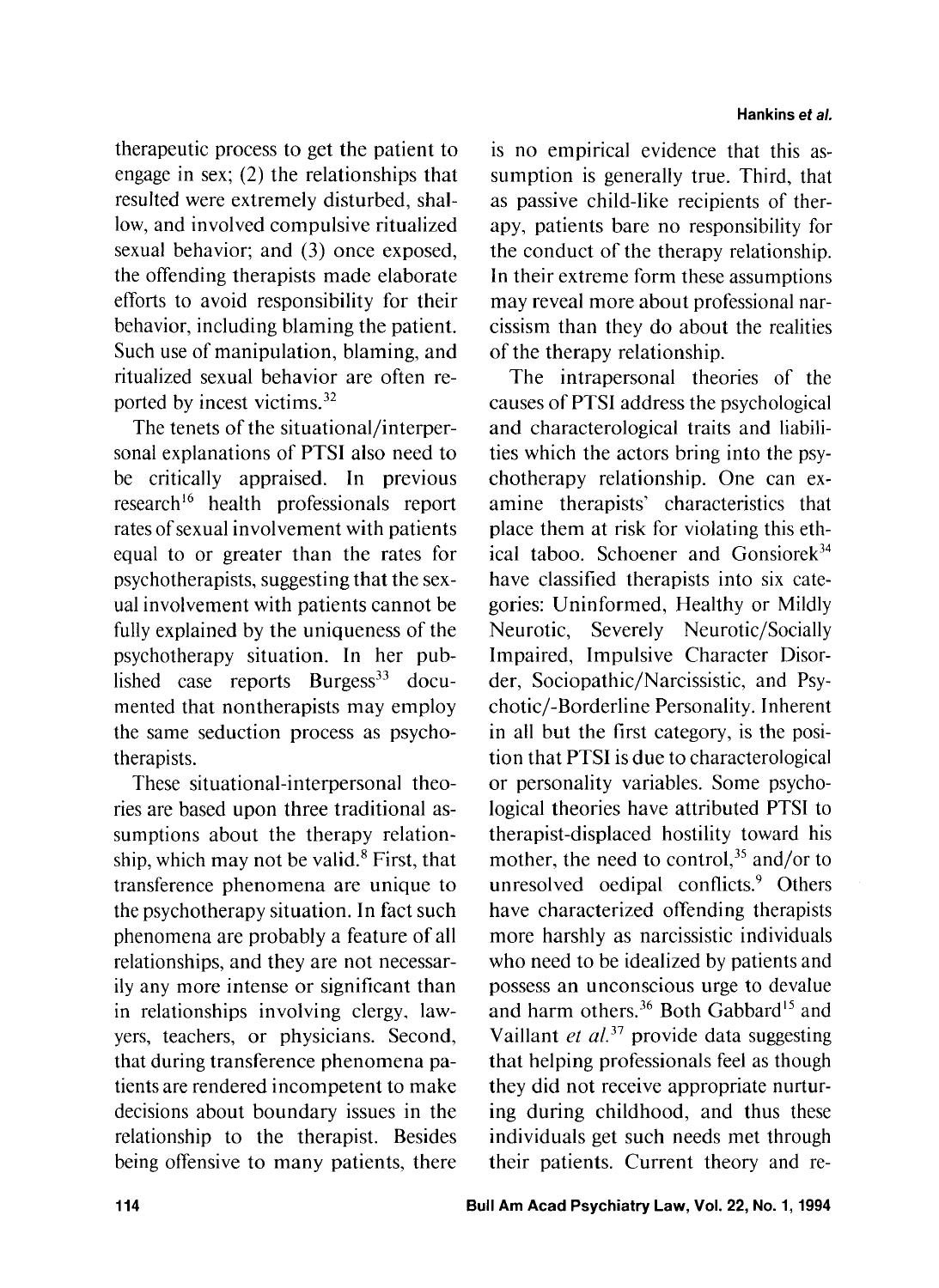search suggest that characterological variables may interact with environmental stressors to predispose certain therapists to be at risk for having sex with their patients. Observations by Brodsky<sup>21</sup> support this position, inasmuch as many therapist offenders reported some type of significant environmental stressor, (e.g., parent dying, marital difticulties) during the time of the sexual contact with their patient. Additional risk factors for the therapist include dual relationships with patients, (e.g., engaging in business or social contacts outside the therapy hour); dificulties in relating to women, differential treatment of patients by gender, and professional isolationism.12

The analysis of the responses of 84 psychiatrists (offenders) who had admitted sexual contact with patients were compared with the responses of 1,228 psychiatrists who denied having such contact (nonoffenders) as to their ratings of factors which can make sexual contact with patients always or sometimes appropriate (Table I). Focusing further on the cognitive set of offending therapists, Table 2 reveals a striking similarity between some typical rationales employed by offending psychiatrists to justify sex with patients and the cognitive distortions used by pedophiles to justify their behavior with children.<sup>32</sup>

Gutheil<sup>38</sup> in a recent review of the predisposition of patients to involvement in PTSI, proposes two axioms that address the issues of responsibility, culpability, and accountability for PTSI. The first axiom is a restatement of the principle of abstinence:

. . . the clinician always bears the burden of clinical, ethical, and moral codes and constraints flowing from the professional role; the patient does not. Consequently. in an instance of sexual misconduct, it is the clinician and only the clinician who can be counted culpable, blameworthy, or-in certain circumstances-liable or criminal. The patient in the same situation simply cannot be any of these since the standard against which blame would be measured is lacking (pp.  $661-2$ ).

The second axiom adds the crucial concept of pragmatic responsibility:

. . . both therapist and patient in sexual misconduct are competent adults-barring minority age, competence impairing major Axis I pathology, or intoxication that renders either party functionally incompetent. Hence, both are pragmatically responsible (in the sense of accountable) for their actions, as are all adults. In a dyad of adults, both contribute interactively to the behavior therein. Like all adults, they may be subject to various influences, but for the patient to be responsible for certain actions clearly cannot be translated into the patient being blameworthy (p. 662).

Thus, a discussion of factors in the patients which might contribute to PTSI should not be construed as an attempt to blame the patient for the ethical shortcomings of the therapist, but rather as an aid in understanding how these events take place. Gutheil $38$  concluded from his review that it is not feasible to develop a profile of the "typical" patient who is vulnerable to PTSI. Wohlberg<sup>39</sup> has suggested that the common characteristic found among patients involved in PTSI is precisely their extreme vulnerability, especially if they have experienced concurrent losses, "marker events," e.g., incest, and/or significant developmental turmoil. Kluft<sup>40</sup> has referred to this pattern of vulnerability as the "sitting duck syndrome." Averill *et*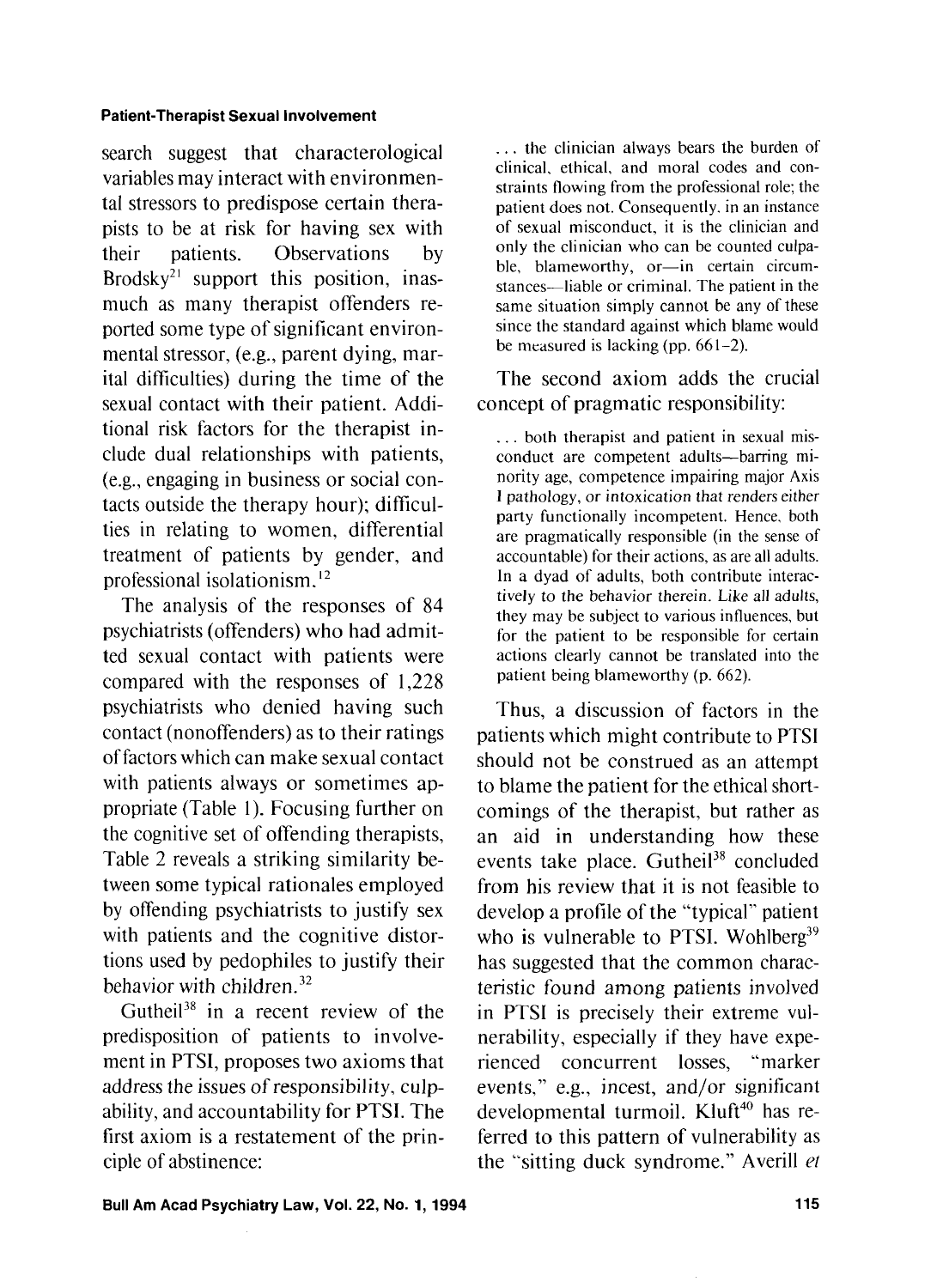| Factors                                  | Percent Endorsing PTSI  |                                     |
|------------------------------------------|-------------------------|-------------------------------------|
|                                          | Offenders<br>$(n = 84)$ | <b>Nonoffenders</b><br>$(n = 1228)$ |
| Setting                                  |                         |                                     |
| After termination                        | 74.1                    | 27.4                                |
| During treatment sessions                | 9.5                     | 1.4                                 |
| Concurrent with treatment                | 8.4                     | 0.6                                 |
| Activity                                 |                         |                                     |
| Hugging                                  | 91.7                    | 66.7                                |
| Kissing                                  | 31.0                    | 10.7                                |
| Sitting on lap                           | 16.7                    | 3.1                                 |
| Disrobing                                | 9.5                     | 1.6                                 |
| Fondling                                 | 6.0                     | 0.5                                 |
| Genital contact                          | 6.0                     | 0.4                                 |
| Rationale                                |                         |                                     |
| Therapist genuinely in love with patient | 21.4                    | 3.5                                 |
| Treat patient sex problem                | 17.9                    | 3.9                                 |
| Enhance patient esteem                   | 10.7                    | 0.9                                 |
| Correct past abuse/neglect               | 8.4                     | 0.5                                 |
| Correct sex orientation                  | 7.1                     | 0.7                                 |
| Make patient happy/shorten grief         | 6.0                     | 0.6                                 |

**Table 1 Factors Justifying Sexual Involvement with Patients by Admitted Sexual Offender Status of Psychiatrist\*** 

\* Data adapted from Herman et al., 1987, and reproduced here by permission of the authors.

 $al^{4}$  and Gutheil<sup>42</sup> discussed the possible role of borderline personality dynamics while other writers have commented on the prevalence of childhood sexual abuse in these patients.

Posttraumatic stress disorder (PTSD) has also received attention as a factor in patient vulnerability. Herman *et al.*<sup>43</sup> viewed the previously abused patients' apparent gravitation to current abusive situations as reflecting a conditioned need for high-intensity, endorphine-releasing experiences because only the latter seem to them to have emotional meaning and validity. Finally, Gutheil<sup>38</sup> reviewed a variety of other factors and intrapsychic dynamics that may come into play for some patients including chronic resentment toward males, preoedipal sexual urges, and impairments in self-esteem.

The intrapersonal explanations of PTSI have considerable appeal to clinicians. Nevertheless, the intrapersonal theories entirely ignore cultural, situational and interpersonal factors. Further, some of the constructs of the intrapersonal theories do not lend themselves to empirical investigation. Based on the above review, it can be argued that PTSI encompasses cultural, interpersonal, situational, and intrapersonal aspects. This multifactorial process is complex and varies widely from case to case.

## **Impact of PTSI on the Patient: Empirical Evidence**

The first issue to address in this discussion is whether PTSI is damaging to the patient. Earlier writers such as McCartney<sup>44</sup> and Shepard<sup>45</sup> discussed the potential benefits of sexual relation-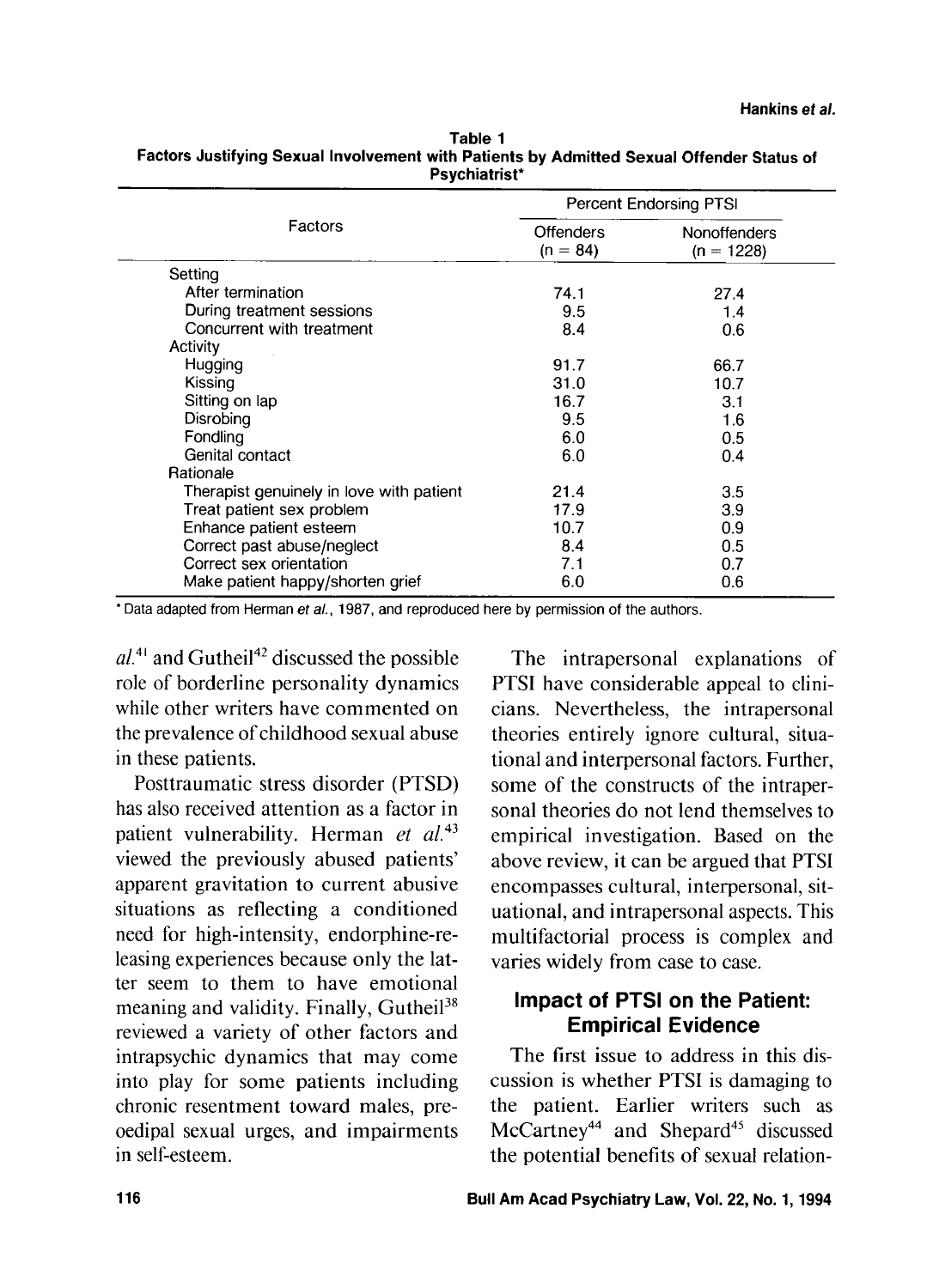| ۱<br>г |  |
|--------|--|
|--------|--|

| nauvnanznig och mun i auchto                                                                                                           |                                                                                                                                                                                           |  |
|----------------------------------------------------------------------------------------------------------------------------------------|-------------------------------------------------------------------------------------------------------------------------------------------------------------------------------------------|--|
| Cognitive Distortions of Pedophiles <sup>32</sup>                                                                                      | <b>Cognitive Distortions of Offending</b><br>Therapists                                                                                                                                   |  |
| A child who does not physically resist<br>really wants sex.                                                                            | Patients who do not object or resist the<br>therapist's sexual advances really want<br>sex.                                                                                               |  |
| Having sex with a child is a good way to<br>teach a child about sex.                                                                   | Having sex teaches patients about love and<br>intimacy; it corrects sexual identity prob-<br>lems.                                                                                        |  |
| A child doesn't tell anyone about having<br>sex with an adult because he or she<br>really enjoys it.                                   | I have had patients before and they never<br>complained to anyone so it must have<br>been helpful and positive for the patient.                                                           |  |
| Society will someday condone sex with<br>children.                                                                                     | I'm ahead of my time; some patients need<br>to do more than just talk about their feel-<br>ings toward their therapist; having sex<br>with a patient is a progressive form of<br>therapy. |  |
| An adult who fondles a child's genitals is<br>not really sexually engaging the child,<br>and so no harm is done.                       | It's not just sex, it's therapy; it's love; it's a<br>"corrective emotional experience."                                                                                                  |  |
| When a child asks about sex, it means<br>that the child wants to see the adult's<br>genitals, or to have sex with the older<br>person. | The patient was very seductive; she se-<br>duced me; she loved me and showed me<br>in many ways that she wanted to have<br>sex with me.                                                   |  |
| The relationship between the child and<br>the adult is enhanced by having sex.                                                         | Sex with the patient helped the transfer-<br>ence, made the relationship more real,<br>deepened the commitment to therapy,<br>etc.                                                        |  |

**Cognitive Distortions of Pedophiles Rationalizing Sex with Children and Those of Therapists Rationalizing Sex with Patients** 

ships with patients, but to this date there is no credible evidence that this contact is in and of itself curative under any circumstance. While one would assume that most professionals today would reject the notion that patients benefit from sexual contact with their therapist, recent data on therapists' attitudes reveal that the beneficial or innocuous view of PTSI is still held by therapist offenders.<sup>18</sup> However, as documented below, there is clear evidence that PTSI may be extremely damaging for at least some patients. Since the therapist has no way of knowing in advance which patient is going to be severely hurt, PTSI can only be construed in part as a kind of ethical

Russian roulette played by therapists for their private purposes.

Pope<sup>46</sup> addressed the issue of how patients are harmed by sexual contact by making an analogy between PTSI and PTSD. Noting the similarity of its clinical presentations he introduced the concept of therapist patient sex syndrome. The specific mechanism by which a major trauma produces the typical PTSD symptoms and dysfunctions is still a matter of intense debate and research. $47$ However, substantive evidence exists that traumatic experiences may produce permanent alterations in mid-brain physiology which may be responsible for the classic PTSD triad of autonomic hy-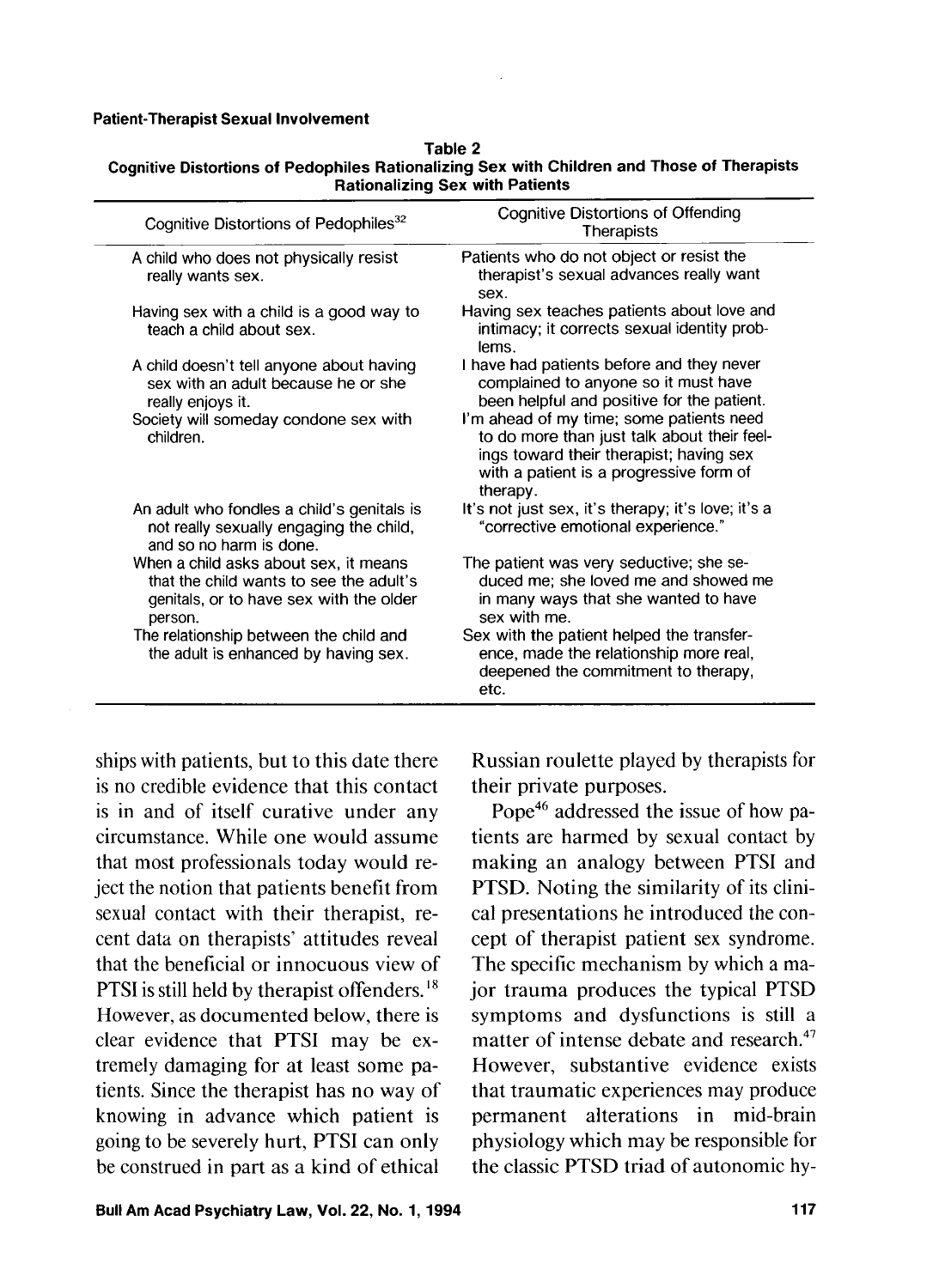perarousal, reliving experiences, and emotional blunting.<sup>48</sup> Parallels of PTSI with incest attribute the harm of the patient to the betrayal of trust, psychological abandonment of the victimwhen the sex begins, the therapy ends and social isolation which results from the patient's shame and obsessive preoccupation with the therapist. Finally, those patients who make the decision to disclose the abuse and to pursue legal redress are subject to the disbelief, anger, rejection of others, and the rigors of an adversarial legal process.

One of the earliest attempts to document the damage of PTSI to the patient was undertaken by Durre. $49$  Using information from four case histories, questionnaires completed by 65 women who had sex with a therapist, and detailed study of the literature, she concluded that, ". . .the sexual relationships the female subjects had with their male therapists were detrimental, if not devastating, to the personal growth of all four women. . . . Research has proven almost invariably that amatory and sexual interactions between clients and therapist dooms the potential for successful therapy and is detrimental if not devastating to the client" (p. 240).

Burgess<sup>33</sup> examined the reactions of 16 women patients to sexual abuse by their gynecologist. The patients were interviewed and asked a standard set of questions regarding ( **1** ) prior physician services, (2) the nature of the abusive incident, and (3) the patient's initial reaction and subsequent behavior. All patients felt emotionally upset and confused and reported feeling "dirty, hu-

miliated, degraded, embarrassed, and nauseated." Some women reported negative impact on their sexual functioning from short-term aversion to long-term major impairment. Twenty-five percent reported significant anger, an unspecified number reported self-blame, and many of the women developed an aversion for gynecologic health care.

Bouhoutsos *et al.*<sup>19</sup> mailed questionnaires to 4,385 licensed psychologists in California, 704 responded with 318 respondents providing information on 559 therapists, and 559 patients who had been sexually intimate with their psychotherapists. The impact on patients included the following: aggravation of personality problems—34 percent; persistent negative affects directly related to the sexual experience-29 percent; worsening of sexual, marital, or intimate relationships-26 percent; patient improved clinically—16 percent; and no effect on the patient-9 percent. Concerning the therapy relationship itself the results were as follows: sex ended therapy-37 percent; sex interfered with therapy-40 percent; no impact on therapy-5 percent; positive impact on therapy-6 percent. Although these outcomes are wide ranging, the preponderance of the patients (90%) experienced at least one significant negative effect.

Feldman-Summers and Jones<sup>13</sup> turned to the public media to solicit participants for their study on the effects of PTSI. They formed two experimental groups and one control group. One experimental group was integrated by patients who had been sexually involved with a psychotherapist while in therapy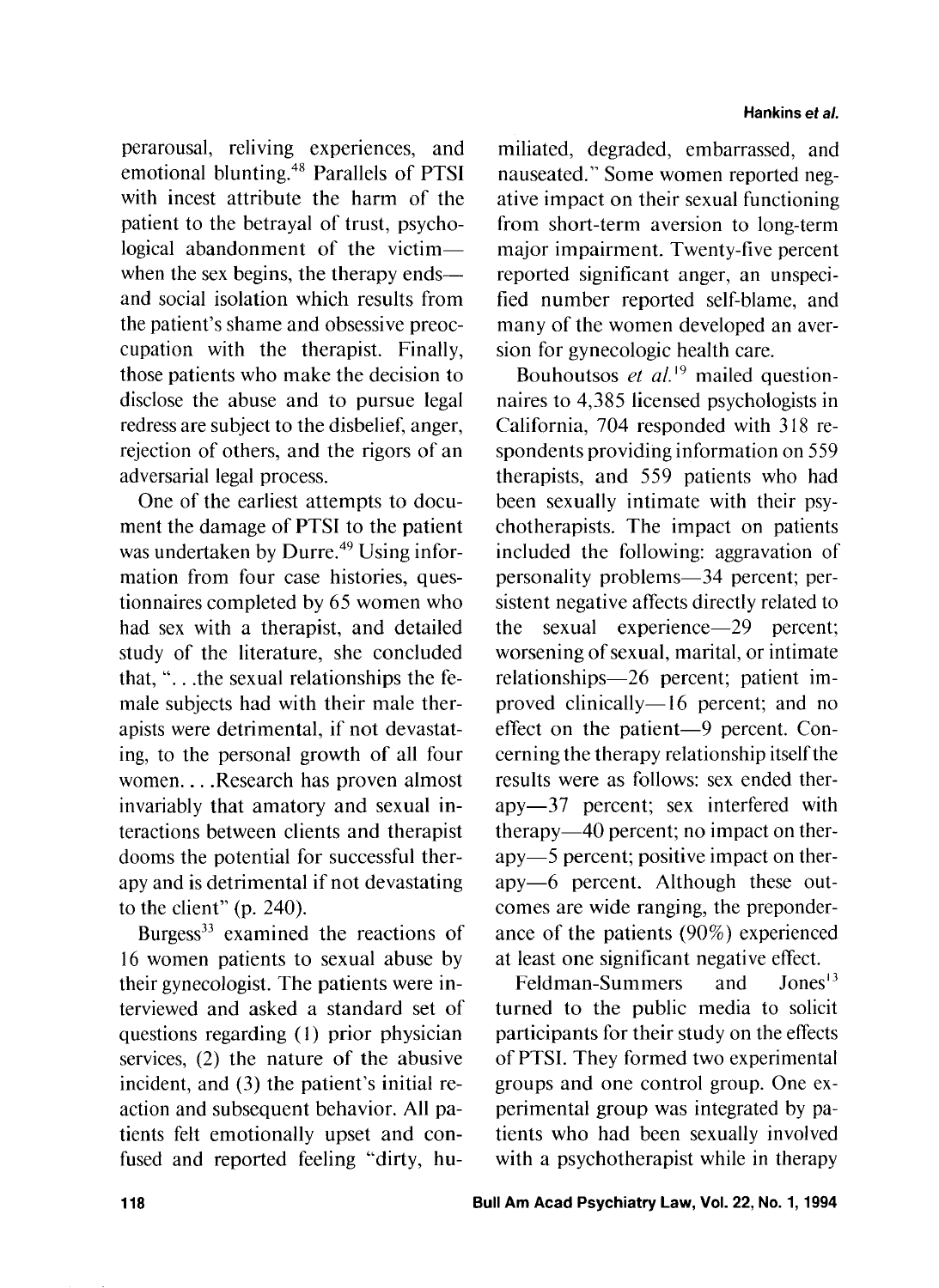and a second group consisted of patients who had been sexually involved with another health professional during active treatment. The control group consisted of closed cases from a psychology clinic matched for gender, ethnicity, age, education, and income. Detailed information was obtained on self-esteem, depression, attitudes toward health care professionals, beliefs about sexual contact with therapists, emotional effects of treatment, sexual attitudes, and psychosomatic and psychological symptoms. One-third of the 48 respondents were men.

The results revealed that 91 percent of the males who reported having had sex with a female therapist found it to be a positive experience. Unfortunately, the men of this sample agreed to a telephone interview but did not come forward for a personal interview. Of the female respondents who had been sexually involved with their therapists, 96 percent regarded the outcome of the experience as negative. These women expressed significantly more anger and mistrust of therapists and more psychosomatic symptoms one month after the therapy ended than women in the control group. The professional background of the therapists in this study was not significantly related to the impact of PTSI. The marital status of the health professional, patient vulnerability by past sexual victimization, and patient vulnerability by number of prior psychiatric symptoms all predicted a higher degree of negative impact of PTSI on the patient.

Sonne *et al.*<sup>50</sup> reported on the experi-

ence of eight patients who participated in a posttherapy group conducted at the University of California at Los Angeles (UCLA) Psychology Clinic. The authors commented on the difficulties encountered in working with these women and underscored the patients' conflicts over issues of trust, impaired self-concept, and the expression of anger. Pope<sup>51</sup> summarized the results of his experiences with patient-victims under the rubric therapist-patient sex syndrome. As noted previously, the range of the impact was found to be similar to that seen in individuals with PTSD and included feelings of ambivalence, guilt, emptiness and isolation, sexual confusion, impaired ability to trust, identity and role reversal with the therapist, emotional lability or dyscontrol, suppressed rage, increased suicidal risk, and cognitive impairments.

Schoener<sup>52</sup> reports on a study done by Vinson $<sup>53</sup>$  who investigated 21 women</sup> who were treated after ending a sexual relationship with a therapist. His data revealed that large numbers of patients reported "classic" PTSD symptomatology including negative mood (86%), reexperience of the event (67%), loss of interest in previously enjoyed activities (67%), increased irritability (57%), concentration difficulties (67%), exaggerated startle response (33%), and disturbing dreams (14%). In a follow-up two years later, Vinson found that many of these issues remained unresolved.

The studies and case reports cited above suggest that both the seduction process and sexual acting-out of therapists can be damaging to some patients.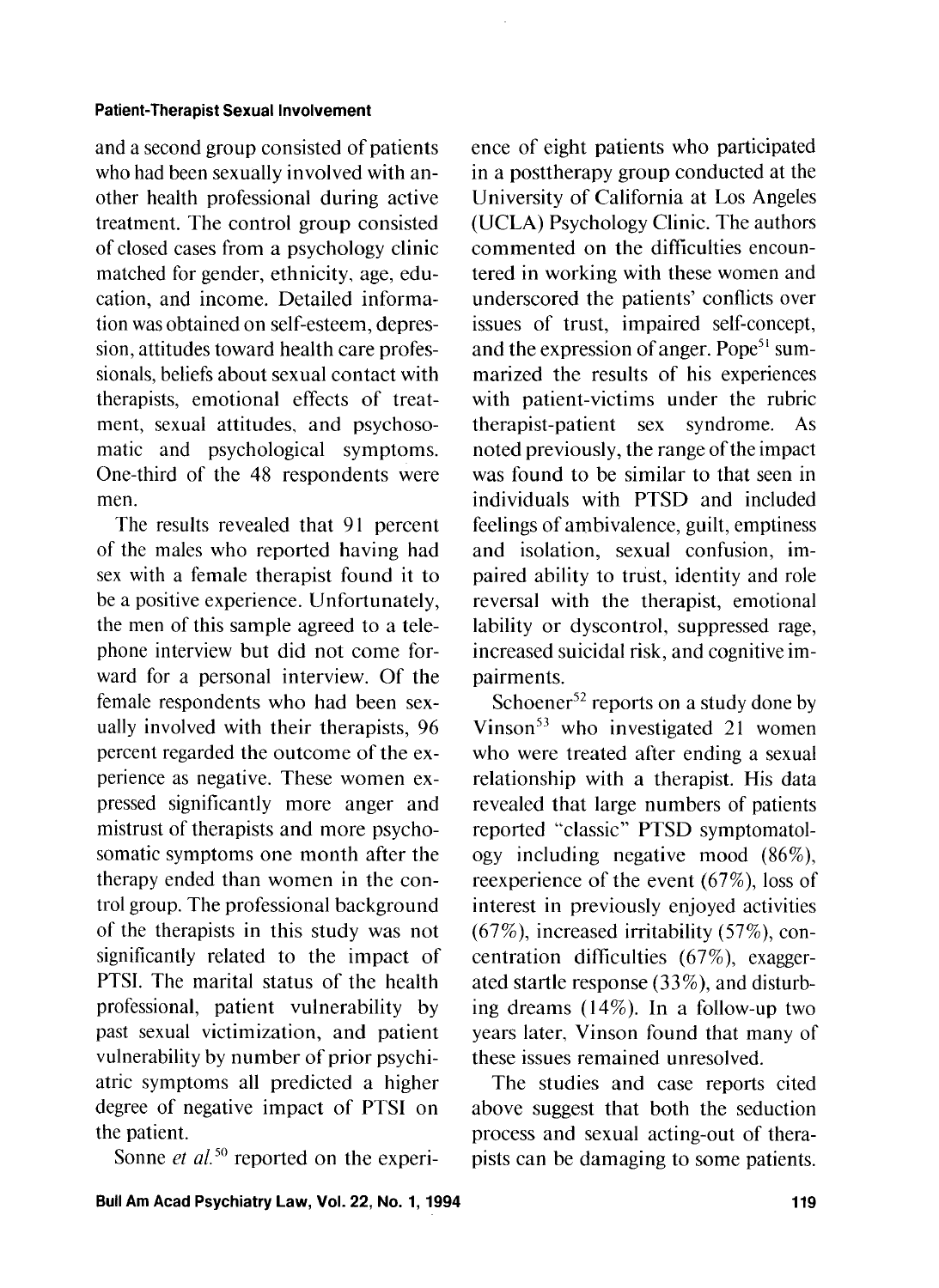In several well-documented instances the damage has been both severe and chronic. Harm to the patient may result directly from substandard care, the stress of the seduction process, and/or the psychic trauma associated with overt sexual contact. Psychic trauma may be present clinically as aggravation of underlying psychopathology, stress-related psychosomatic disorders, posttraumatic stress disorder, suicide and homicide attempts, sexual dysfunction, disruption of support network, and vocational and educational impairment. Furthermore, the rigors of the adversarial legal process may prolong the adjustment process that follows PTSI, and requires longer psychiatric care.

## **The Treatment of Patients Following PTSI**

Most of the published discussions of the treatment of patients following PTSI derive from two sources: the Post-Therapy Support Project of the Psychology Clinic at UCLA<sup>54</sup> and the Walk-In Counseling Center in Minneapolis.'' As noted earlier, one of the principal ways PTSI damages patients is related to the complexity and dificulty of subsequent therapy. Leupker<sup>55</sup> reports that patients often experience a sense of distrust in themselves and their perception of reality as well as feelings of shame or responsibility for the PTSI. Not surprisingly many of these patients are fearful of seeking professional help and are distrustful of therapists.

The literature does not address the difficulty in finding a therapist to treat the patient after PTSI has been publicly

exposed. This may be a problem in situations where the victim may be seen as blameworthy, and the professional community "closes ranks" against a patient who is perceived as a "threat." Therapists may reject the patient based on the perception that they may be prone to make accusations of undue familiarity. Furthermore, therapists may simply refuse to undertake the complexity and strain of working with such a patient following an episode of PTSI. These considerations are critical in small communities where treatment options are limited, and psychotherapists may not be experienced or feel qualified in this specialized area.

Apfel and Simon<sup>56, 57</sup> have forewarned therapists working with the post-PTSI patient they may notice ambivalence toward the therapist and the therapy. These reactions may be manifest in the patient switching therapists and delaying needed treatment. Patients who are not ordinarily psychotic may question their sense of reality as a result of the offending therapist's cognitive manipulations during the seduction process. The manipulation and control exercised by the offending therapist over the patient may result in a "bondage" between them that may be explained by the physical commitment that took place in their relationship. Clearly, this situation of bondage can repeat and reinforce pathogenic childhood traumas (e.g., sexual abuse) as well as aggravate the original symptoms that brought the patient to therapy in the first place. The dramatic and abrupt ending of therapy, that is common in PTSI situations, often leaves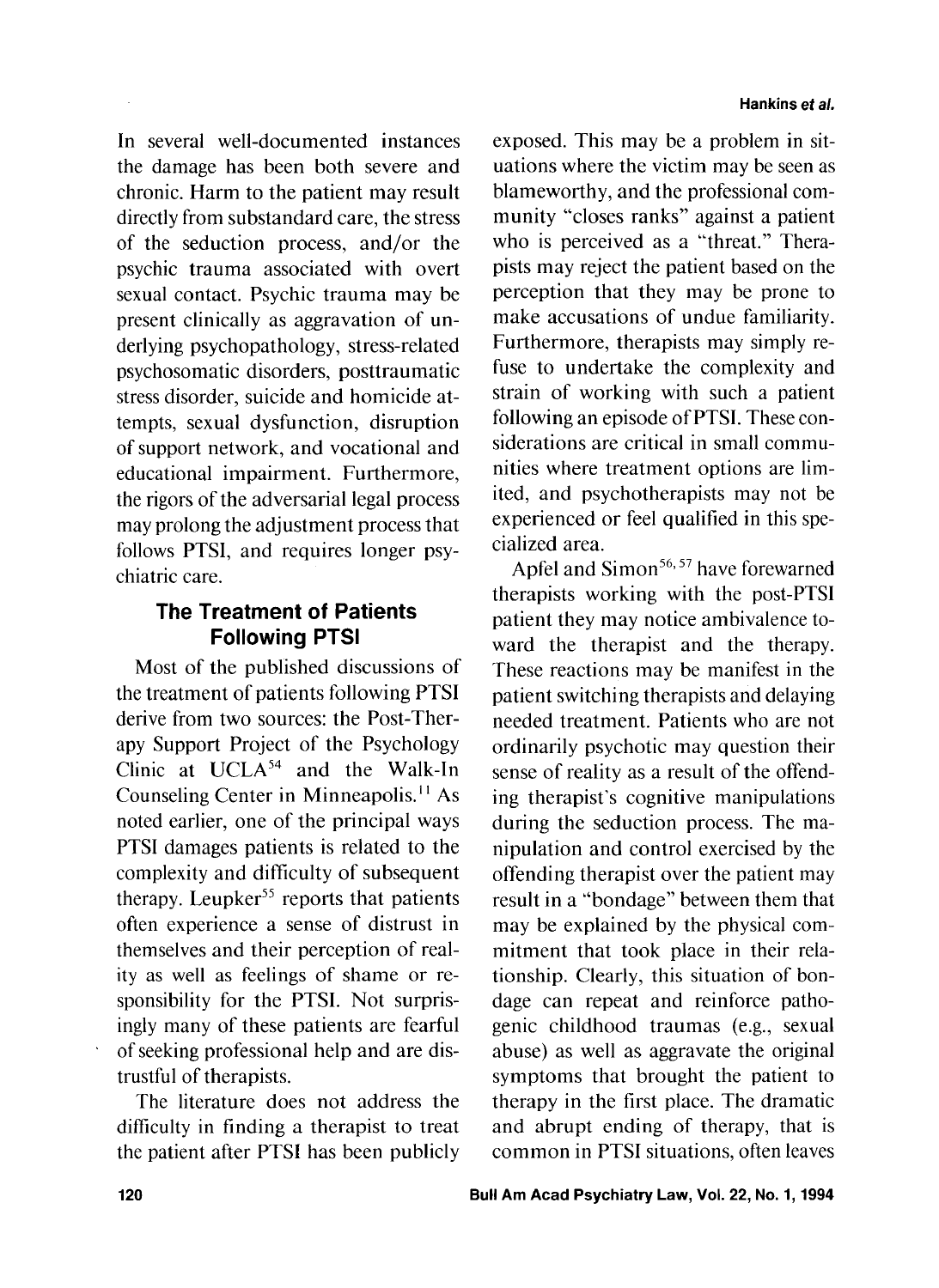patients severely disorganized-struggling with intense rage, guilt, shameand, severely constricted in their capacity to take risks in new relationships.

The above authors suggest that in working with PTSI patients, therapists and consultants should be aware of their inclination to be skeptical of the patient and/or horrified at the offending therapist's misconduct. It should also be kept in mind that very disturbed, compulsive behavior may be typical in PTSI, and the bizarreness of the patient's description of sexual practices with the previous therapist should tend to confirm rather than weaken the patient's credibility. The consultant's natural curiosity about the details of the history may also present a problem. Thus, it is necessary to keep in mind that overaggressive inquiry into the specifics of the sexual involvement with the therapist may scare the patient off, and questions focused on how the patient happened to go along with the sexual involvement may needlessly aggravate the patient's shame. Although probably vital to long-term recovery, a premature confrontation with the issue of the patient's pragmatic responsibility in the sexual relationship with the therapist should probably be avoided. It is essential that, initially, the consultant strongly condemn the impropriety, destructiveness, and unethical nature of what has happened to the patient. In considering the mode of treatment for the patient, another attempt at individual therapy should not be ruled out, and should be preferable with a female therapist. However, group therapy may be the treatment of choice given that a group made up of individuals with similar experiences may be extremely helpful and validating for the patient.

Two issues require emphasis in longterm recovery: (I) the therapeutic value of legal or administrative actions against the offending therapist; and (2) the question of the patient's pragmatic responsibility (accountability) for the sexual involvement. 'The formal action against the therapist affords the patient the opportunity to turn passivity into active self-assertion. However, it must be remembered that for those patients seeking legal redress, the court proceedings can seriously complicate recovery and should not be entered into naively. Patients should expect that the offending therapist's defense strategy may include intense and possibly vicious attempts to discredit them, expose their sexual history, attack their support network, and discredit the motives and professionalism of subsequent therapists. $31$ 

The potentially curative role of written and/or face-to-face amends by the offending therapist to the patient has not been addressed in the literature on PTSI. Ideally, this amend should be a part of the offending therapist's own rehabilitation, and should contain a frank statement of the therapist's motivation and a step-by-step account of the seduction methods he engaged in. After being cleared by the offender's treatment team, this letter could be sent to the patient's therapist for use in her new therapy situation. Furthermore, if believed appropriate by the patient's new therapist, the offender may also be mo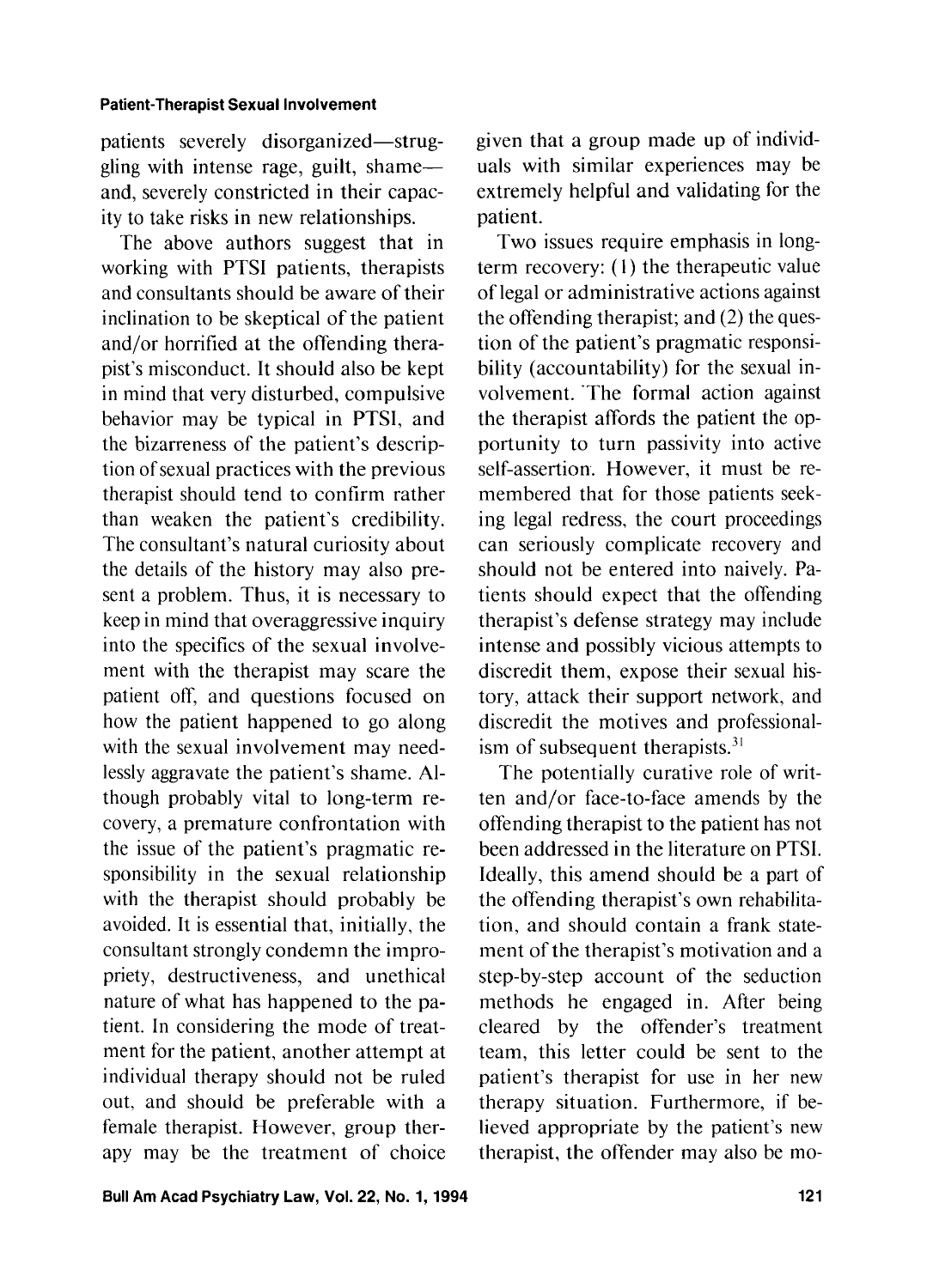tivated to make face-to-face amends to his former patient. This process may facilitate the addressing of critical issues in the patients' recovery: (1) to make the difficult distinction between ethical responsibility (culpability) and pragmatic responsibility (accountability); (2) to provide insight into the motives, thoughts, and improper behaviors of the therapist; (3) to accept responsibility for their behavior; and (4) to forgive both herself and the offender, given that chronic resentment toward the offender may be extremely toxic to the patient.

The parallel between incest and PTSI has been established in an earlier section, thus it is appropriate to support the suggestions to use face-to-face amends with the treatment approach for victims of incest and their families proposed by Madanes.<sup>58</sup> It is her conviction that all family members are in some degree implicated in the occurrence of incest, and therefore everyone should participate in the healing process. Her approach, as well as the one proposed above, regards repentance and reparation as an essential component of the offender's rehabilitation and of the victim's recovery from the abuse. One of the steps in her strategy requires from the offender a public expression of sorrow and repentance to the victim. Madanes believes that it is therapeutic for the victim and the offender to go through this ritual; however, she insists that the victim should not be pressured to forgive the perpetrator.

## **Prevention of PTSI from the Patient's Perspective**

The prevention of sexual exploitation of patients by their therapist has been sparsely addressed in the literature. Rutter<sup>5</sup> is the only writer who explicitly addresses the education of patients as a component of a prevention approach. He provides excellent guidance for women regarding the maintenance of boundaries with men in positions of power. He points out that some women do not know that sex with a man who has administrative authority or power over them clearly violates established ethical, moral, and legal guidelines. Once this is recognized, monitoring of the boundary is possible by using intuitive skills and observation of the man's behavior. Taking responsibility for the "shaping" of the boundary on the part of patients moves them from a passive to an active mode. Rutter recommends that women explore these issues with family members, female peers, and support groups. Ideally, a discussion between a male in a power position and the woman in a subordinate position could be initiated by the woman provided that she takes special caution against being interpreted as seductive. If a man in power explicitly challenges a woman's sexual boundary, Rutter urges her to actively defend it both face-toface with him and indirectly through administrative complaints and legal procedures. An important issue, not adequately addressed by Rutter, has to do with the emerging area of risk management procedures for both institutional settings and private practice to address the sexual abuse issue. $59,60$ 

The concept of boundary and dimensions of risk management is thoroughly addressed by Gutheil and Gabbard<sup>6</sup> in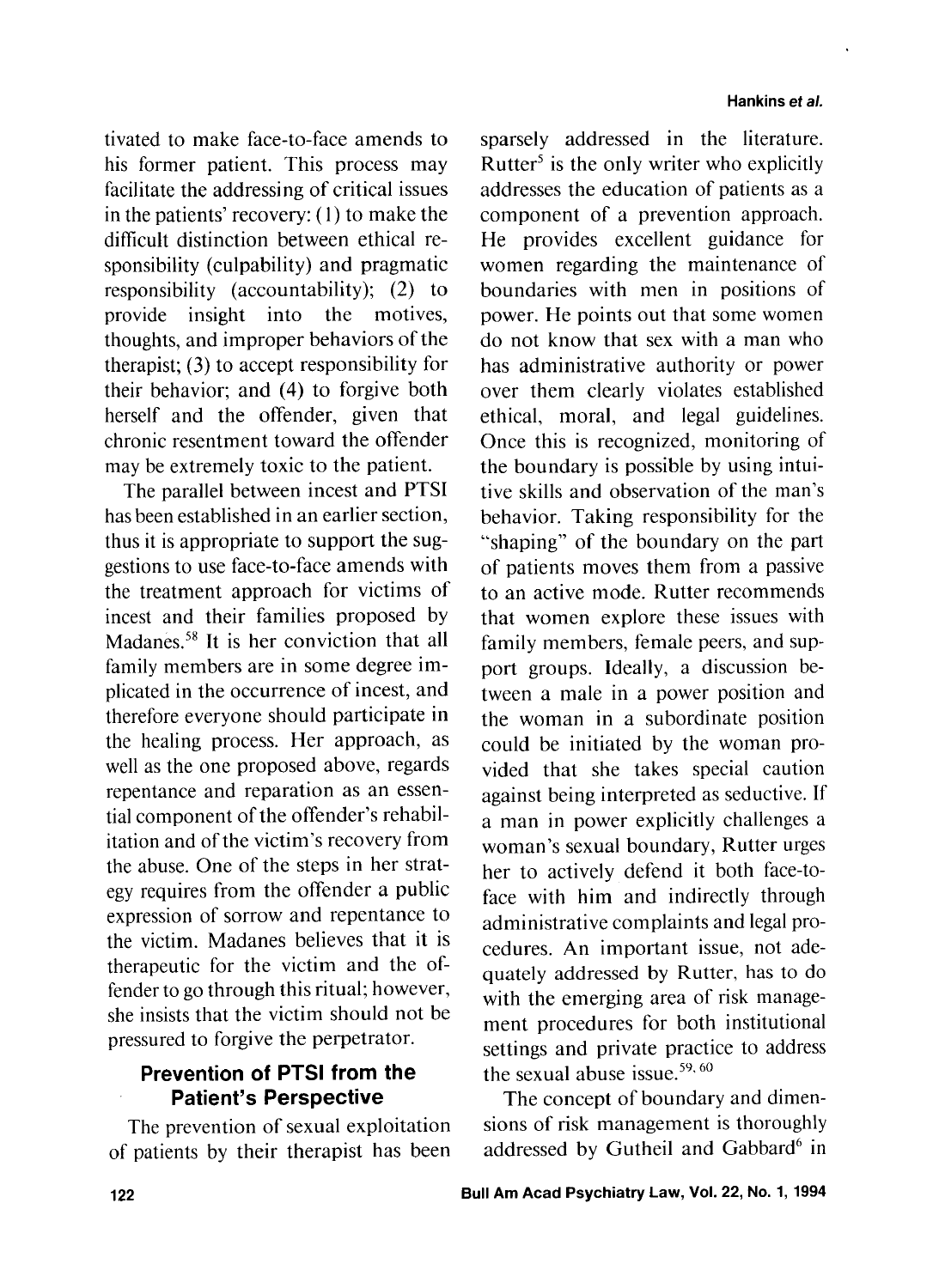their recent article. In this very timely work these authors discuss extensively the notion of boundary and the obstacles in reaching a clear definition applicable to all psychotherapy situations. They contend that the structural aspects of therapy-such as the role of the therapist, time, place, money, gifts, services, clothing, language, self-disclosure, and sexual contact—represent possible areas of boundary violation. They regard sexual contact between patient and therapist as an extreme form of boundary trespassing, which is usually preceded by the violation of the structural aspects of the therapeutic relationship.

There is a consensus that the great variation exists in the therapeutic relationship from one clinician to the other, and even between patients of a same therapist. Thus, establishing a rigid set of norms about the structural aspects of therapy would not be helpful to the patient, or to the therapist. However, these authors agree with Gabbard and Gutheil<sup>6</sup> that psychotherapists must become educated about the complexity of the issue and must monitor their own behavior and avoid departing from what is considered "usual practice."

In support of the Gutheil and Gabbard position, it is proposed here that the prevention of patient-therapist sexual involvement should begin during the training of clinical practitioners. Issues regarding boundary violation should be incorporated in the curriculum and become part of the ongoing supervision of trainees. It is the responsibility of the mental health professional to observe

the ethical norms of clinical practice and respect the right of their patients.

## **Conclusions**

The available research data on the prevalence and consequences of PTSI are limited and of questionable validity. Despite these limitations some tentative conclusions based both on the empirical findings and conceptual considerations are possible:

**1.** At least 10 percent of male and **3**  percent of female psychotherapists will acknowledge being sexually involved with patients, and a sizeable portion of these professionals are involved with multiple patients.

2. There is no clear evidence that the incidence of PTSI has increased over the last two decades, although a dramatic increase has been observed in the number of administrative and legal actions against psychotherapists resulting from PTSI.

**3.** The traditional concept that transference phenomena render patients incompetent to make informed decisions about boundaries with their therapists is not generally valid. Patients have pragmatic responsibility for any sexual behavior; nevertheless, ethical responsibility (culpability) for PTSI rests entirely with the therapist.

4. There is no credible evidence that sex in the therapy situation is of itself therapeutic or curative; however, there is a good deal of evidence that for an unknown proportion of patients PTSI is harmful.

5. There is no typical patient profile in cases of PTSI; however, patient vul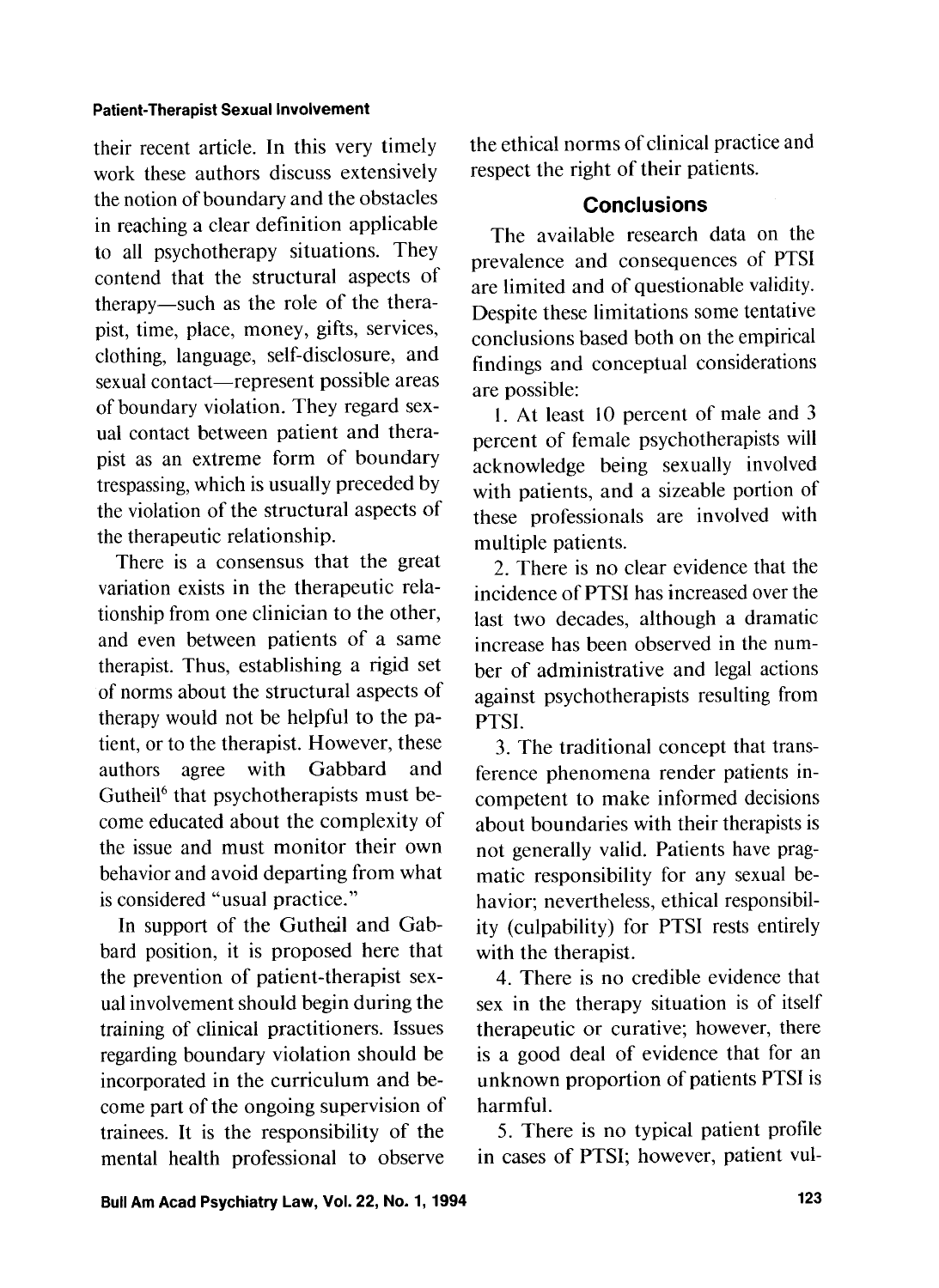nerability both to involvement in PTSI and to damage as a result of it probably varies widely. This vulnerability is probably a result of the interaction of multiple complex factors that cut across traditional diagnostic categories.

6. Damages resulting from PTSI range all the way from no apparent damage to severe damage. The symptom profile of PTSI shows general similarities to that of PTSD, with symptoms that may be relatively transient for some patients and lifelong and devastating for others.

7. The treatment of the patient post PTSI is often difficult and requires special training and abilities on the part of the therapist. Emphasis has been placed on the beneficial effects that group therapy, support groups, legal/administrative actions against the offending therapist, and written and/or face-to-face amends to the patient may have in the patient's recovery.

8. There is a great need for additional empirical research on the consequences of PTSI for the patient. Research suggests that abused patients may not be as inaccessible to be interviewed as it was previously assumed, and given the proper setting, women may readily talk about their sexual experiences with therapists.

9. There is urgency to gain further understanding of the dynamics and characteristics of the offender practitioners to prevent boundary violations in the future.

10. The prevention of PTSI involves both therapist education and risk management strategies implemented by the therapist.

#### **References**

- 1. Dorland's Medical Dictionary, 1974, p 715
- 2. Frank J, Frank J: Persuasion and Healing: A Comprehensive Study of Psychotherapy (ed **3).** Baltimore, Johns Hopkins University Press, 1991
- 3. Simon RI: The practice of psychotherapy: legal liabilities of an "impossible" profession. in Review of Clinical Psychiatry and the Law (vol 2). Washington, DC. American Psychiatric Press, 1987
- 4. Simon RI: Psychological injury caused by boundary violation precursors to therapistpatient sex. Psychiatric Ann 21:614-9, 1991
- 5. Rutter P: Sex in the Forbidden Zone: When Men in Power. . . Betray Women's Trust. New York. Fawcett Crest. 1989
- Gutheil TG, Gabbard GO: The concept of boundaries in clinical practice: theoretical and risk management dimensions. Am J Psychiatr 150: 188-96. 1993
- 7. Marmor J: Designated discussion: the ethics of sex therapy, in Ethical Issues in Sex Therapy and Research. Edited by Masters WH. Johnson VE, Kolnody RC. Boston, Little. Brown, 1977
- Slovenko R: Undue familiarity or undue damages? Psychiatric Ann 21598-6 10. 1991
- 9. Marmor J: Sexual acting-out in psychotherapy. Am J Psychoanal 32:3-8. 1972
- Freud S: lntroductory lectures in psychoanalysis, in The Standard Edition of the Complete Psychological Works of Sigmund Freud (vol 16). Edited and translated by Strachey J. London, Hogarth Press. 1958
- 11. Schoener GR, Milgrom JH, Gonsiorek JC, Luepker ET, Conroe RM: Psychotherapists' Sexual Involvement With Clients: Intervention and Prevention. Minneapolis, Walk-in Counseling Center, 1989
- 12. Pope KS, Bouhoutsos J: Sexual Intimacy Between Therapists and Patients. New York. Praeger, 1986
- Feldman-Summers S, Jones G: Psychological impacts of sexual contact between therapists or other health care practitioners and their clients. J Consult Clin Psychol 52:1054-61, 1984
- 14. Burgess AW, Hartman CR (Eds.): Sexual Exploitation of Patients by Health Professionals. New York, Praeger, 1986
- Gabbard GO (Ed.): Sexual Exploitation in Professional Relationships. Washington. DC. American Psychiatric Press, 1989
- 16. Kardener SH, Fuller M, Mensch IN: A survey of physician's attitudes and practices re-

Bull **Am Acad Psychiatry Law,** Vol. **22, No. 1, 1994**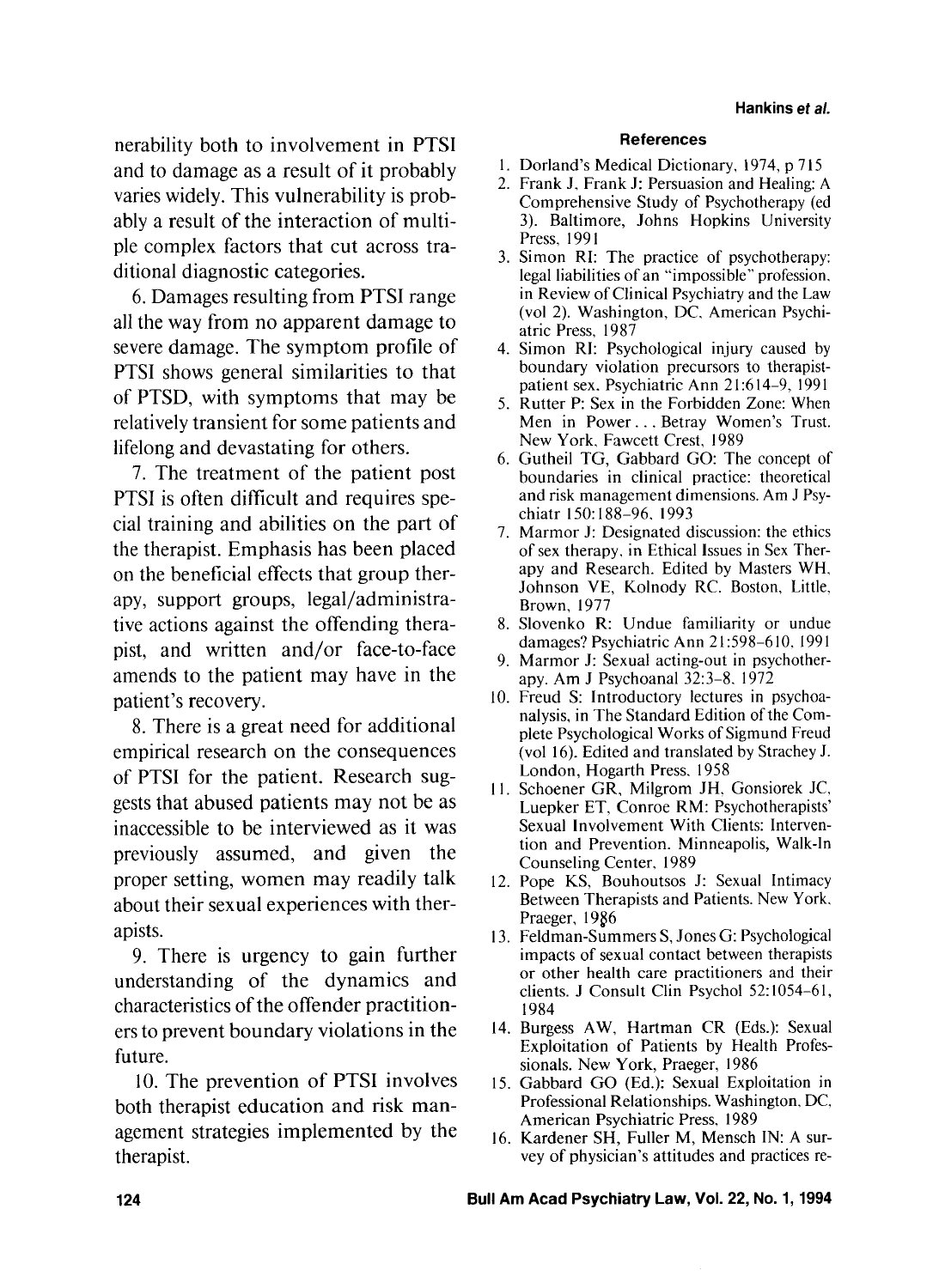garding erotic and nonerotic contact with patients. Am J Psychiatr 130: 1077-8 1, 1973

- 17. Gartrell N, Herman J, Olarte S, et al: Psychiatrist-patient sexual contact: results of a national survey. I: Prevalence. Am J Psychiatry 143: 1 126-3 1, I986
- 18. Herman JL, Gartrell N, Olarte S, et al: Psychiatrist-patient sexual contact: results of a national survey. 11: Psychiatrist's attitudes. Am J Psychiatry 144: 164-9, 1987
- Bouhoutsos J, Holroyd J, Lerman H, *et a/:*  Sexual intimacies between psychotherapists and patients. Prof Psychol Res Pract 14: 185- 96, 1983
- 20. Gartrell N, Herman J, Olarte S, et al: Prevalence of psychiatrist-patient sexual contact. in Sexual Exploitation in Professional Relationships. Edited by Gabbard GO. Washington, DC, American Psychiatric Press. 1989
- 21. Brodsky AM: Sex between patient and therapist: psychology's data and response, in Sexual Exploitation in Professional Relationships. Edited by Gabbard GO. Washington, DC, American Psychiatric Press, I989
- 22. Gechtman L: Sexual contact between social workers and their clients, in Sexual Exploitation in Professional Relationships. Edited by Gabbard GO. Washington, DC, American Psychiatric Press, 1989
- 23. Chesler P: Women and Madness. New York, Avon Books, 1972
- 24. Schoener GR: A look at the literature, in Psychotherapists' Sexual Involvement with Clients: Intervention and Prevention. Edited by Schoener GR, Milgros JH, Gonsiorek JC, *et a/.* Minneapolis, Walk-In Counseling Center, 1989
- 25. Aldrich CK: An Introduction to Dynamic Psychiatry. New York, McGraw-Hill, 1966
- Leupker ET: Sexual exploitation of clients by therapists: Parallels with parent-child incest. in Psychotherapists' Sexual Involvement with Clients: Intervention and Prevention. Edited by Schoener GR, Milgros JH, Gonsiorek JC, *et a/.* Minneapolis, Walk-In Counseling Center, 1989
- 27. Freemen L, Roy J: Betrayal. New York, Stein and Day, 1976
- 28. Plasil E: Therapist. New York, St. Martin's Press. 1985
- Walker E. Young PD: A Killing Cure. New York, Henry Holt, 1986
- 30. Bates CM, Brodsky AM: Sex in the Therapy Hour: A Case of Professional Incest. New York, Guilford Press, 1989
- 31. Public Broadcasting System: My therapist, my lover. Frontline, November, 1991
- 32. Abel GG, Becker JV, Cunningham-Rathner J: Complications, consent and cognitions in sex between children and adults. Int J Law Psychiatry 7:89, 1984
- 33. Burgess AW: Physician sexual misconduct and patients' responses. Am J Psychiatry 138: 1335-42, I98 1
- 34. Schoener GR, Gonsiorek JC: Assessment and development of rehabilitation plans for the therapist, in Psychotherapists' Sexual Involvement with Clients: Intervention and Prevention. Edited by Schoener GR, Milgros JH, Gonsiorek JC, et al. Minneapolis, Walk-In Counseling Center, 1989
- 35. Smith S: The sexually abused patient and the abusing therapist: a study in sado-masochistic relationships. Paper presented at the Meeting of the American Psychological Association, Washington. DC, 1982
- 36. Borys DS, Pope KS: Dual relationships between therapist and client: a national study of attitudes and practices. Prof Psychol Res Pract 20:283-93, 1989
- 37. Vaillant GE. Sobowale N, McArthur C: Some psychological vulnerabilities of physicians. N Engl J Med 287:372-5, 1972
- 38. Gutheil TG: Patients involved in sexual misconduct with therapists: is a victim profile possible? Psychiatric Ann 21:661-7, 1991
- 39. Wohlberg J: The psychology of therapist sexual misconduct. Panel discussion: psychological aspects of therapist sexual abuse. Presented at the Boston Psychoanalytic Society and Institute, February 10, 1990
- 40. Kluft RP (ed): Incest-Related Syndromes of Adult Psychopathology. Washington, DC, American Psychiatric Press, 1990
- 41. Averill SC, Beale DS, Benfer B: Preventing staff-patient sexual relationships. Bull Menn Clin 53:384-93, 1989
- 42. Gutheil TG: Borderline personality disorder, boundary violations, and patient-therapist sex: Medicolegal pitfalls. Am J Psychiatr 146:597-602, I989
- 43. Herman JL, Perry JC, Van der Kolk BA: Childhood trauma in borderline personality disorder. Am J Psychiatr 146:490-5, 1989
- 44. McCartney JL: Overt transference. J Sex Res 2:227-37, 1966
- 45. Shepard M: The Love Treatment: Sexual Intimacy Between Patients and Psychotherapists. New York, Peter H. Wyden. 197 1
- 46. Pope KS: How clients are harmed by sexual contact with mental health professionals: the syndrome and its development. J Counseling Dev 67:222-6, 1988

**Bull Am Acad Psychiatry Law, Vol. 22, No. 1, 1994**